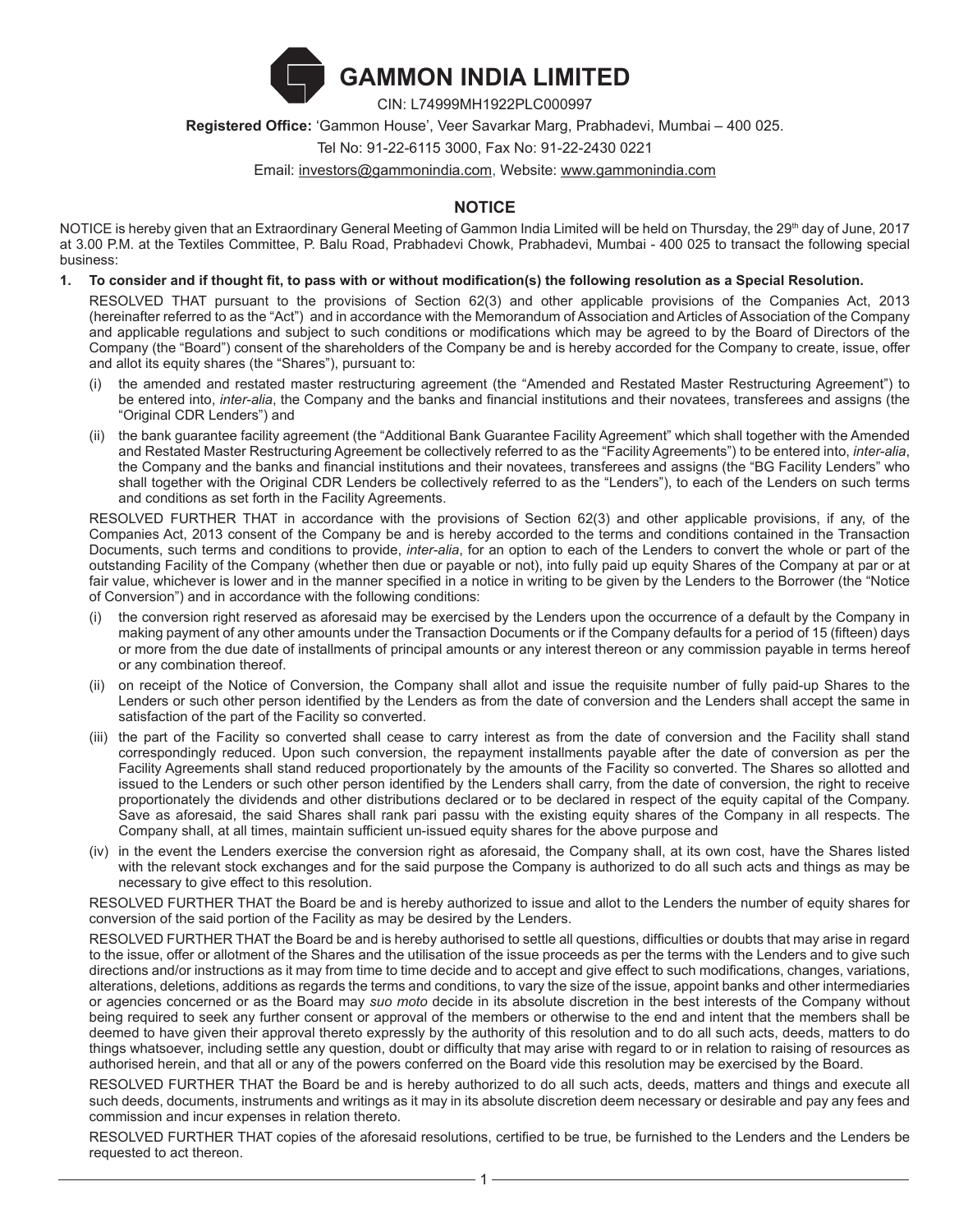#### **2**. **To consider and if thought fit, to pass with or without modification(s) the following resolution as a Special Resolution.**

RESOLVED THAT pursuant to the provisions of sub-sections (2) and (3) of Section 4, Sections 13 and 14 and all other applicable provisions, if any, of the Companies Act, 2013 (including any statutory modifications or re-enactment thereof, for the time being in force), read with Rule 29 of the Companies (Incorporation) Rules, 2014, Regulation 45 of the SEBI (Listing Obligations and Disclosure Requirements) Regulations, 2015 and subject to the approval of the Registrar of Companies (hereinafter referred to as the "ROC") and all such other approvals as may be necessary, consent of the members of the Company be and is hereby given to change the name of the Company from **"**GAMMON INDIA LIMITED" to "GAMMON ENTERPRISES LIMITED" or "GAMMON ENGINEERING LIMITED" or "GAMMON CONSTRUCTIONS LIMITED" or such other name as may be approved by the Registrar of Companies ("ROC") and to the subsequent amendment to the Memorandum and Articles of Association of the Company to effect the change of name.

RESOLVED FURTHER THAT the name GAMMON INDIA LIMITED wherever appearing in the Memorandum and Articles of Association and all other documents etc. be substituted by the new name as may be approved by the ROC.

RESOLVED FURTHER THAT the Board be and is hereby authorised to do all such acts, deeds, matters and things as it may, in its absolute discretion, deem necessary, expedient, usual or proper and to settle any question or difficulty that may arise with regard to the above or any other matters incidental or consequential thereto.

#### **3. To consider and if thought fit, to pass with or without modification(s) the following resolution as a Special Resolution.**

RESOLVED THAT pursuant to the provisions of Section 197 of the Companies Act, 2013 (hereinafter referred to as the "Act") read with Schedule V and all other applicable provisions, if any of the Act and the Companies (Appointment and Remuneration of Managerial Personnel) Rules, 2014 and subject to the approval of the Central Government and all such other approvals, if any, as may be required, approval of the members be and is hereby accorded to the Board of Directors of the Company to waive the recovery of excess remuneration paid / remuneration paid prior to obtaining the approval of the Central Government to Mr. Abhijit Rajan (DIN:00177173) Chairman and Managing Director of the Company, amounting to Rs. 8,12,34,400/- for the financial year 2012-13 (i.e. from April 1, 2012 to March 31, 2013), Rs. 4,34,88,747/- for the financial period from April 1, 2013 to December 31, 2013 and Rs. 4,71,36,693 for the financial period from January 1, 2014 to September 30, 2014 and that the remuneration paid as aforementioned be and is hereby approved.

RESOLVED FURTHER THAT the Board of Directors of the Company be and is hereby authorized to make an application to the Central Government for waiver from recovery of excess remuneration paid / remuneration paid without Central Government approval to Mr. Abhijit Rajan as mentioned above and for the purpose of giving effect to this resolution to do all such acts, deeds, matters and things as it may, in its absolute discretion deem necessary, proper or desirable.

> **By Order of the Board of Directors FOR GAMMON INDIA LIMITED**

**Sd/- ABHIJIT RAJAN CHAIRMAN AND MANAGING DIRECTOR**

*Registered Office: 'Gammon House', Veer Savarkar Marg, Prabhadevi, Mumbai – 400 025.*

Dated: 5<sup>th</sup> June, 2017

#### **Notes:**

- 1. A MEMBER ENTITLED TO ATTEND AND VOTE AT THE MEETING IS ENTITLED TO APPOINT A PROXY TO ATTEND INSTEAD OF HIMSELF / HERSELF AND THAT THE PROXY NEED NOT BE A MEMBER. A person can act as a proxy on behalf of members not exceeding fifty (50) and holding in aggregate not more than ten (10) percent of the total paid-up share capital of the Company.
- 2. Proxies to be effective should be deposited at the Registered Office of the Company not less than forty eight (48) hours before the commencement of the meeting.
- 3. The relative Explanatory Statement pursuant to Section 102 of the Companies Act, 2013 in respect of special businesses under Item Nos. 1 to 3 is annexed hereto.
- 4. Members who hold shares in the dematerialized form are requested to write their DP ID and Client ID and those holding shares in physical form are requested to write their folio number in the attendance slip and hand it over at the entrance of the meeting hall.
- 5. The Board of Directors has appointed Mr. Vidyadhar V Chakradeo, Practising Company Secretary (FCS No.3382) as the Scrutinizer to scrutinize the remote e-voting process as well as voting through poll paper at the meeting in a fair and transparent manner.
- 6. Voting through electronic means:
	- (a) Pursuant to the provisions of Section 108 of the Companies Act, 2013 read with Rule 20 of the Companies (Management and Administration) Rules, 2014, and Regulation 44 of the SEBI (Listing Obligations and Disclosure Requirements) Regulations, 2015, the Company is pleased to provide members the facility to exercise their right to vote at the Extraordinary General Meeting (EGM) by electronic means and the business may be transacted through e-Voting Services provided by Central Depository Services Limited (CDSL).
	- (b) A member may exercise his vote at any general meeting by electronic means and Company may pass any resolution by electronic voting system in accordance with the Rule 20 of the Companies (Management and Administration) Rules, 2014.
	- (c) During the e-voting period, members of the Company, holding shares either in physical form or dematerialized form, as on the cut-off date i.e. Thursday, 22<sup>nd</sup> June, 2017 may cast their vote electronically.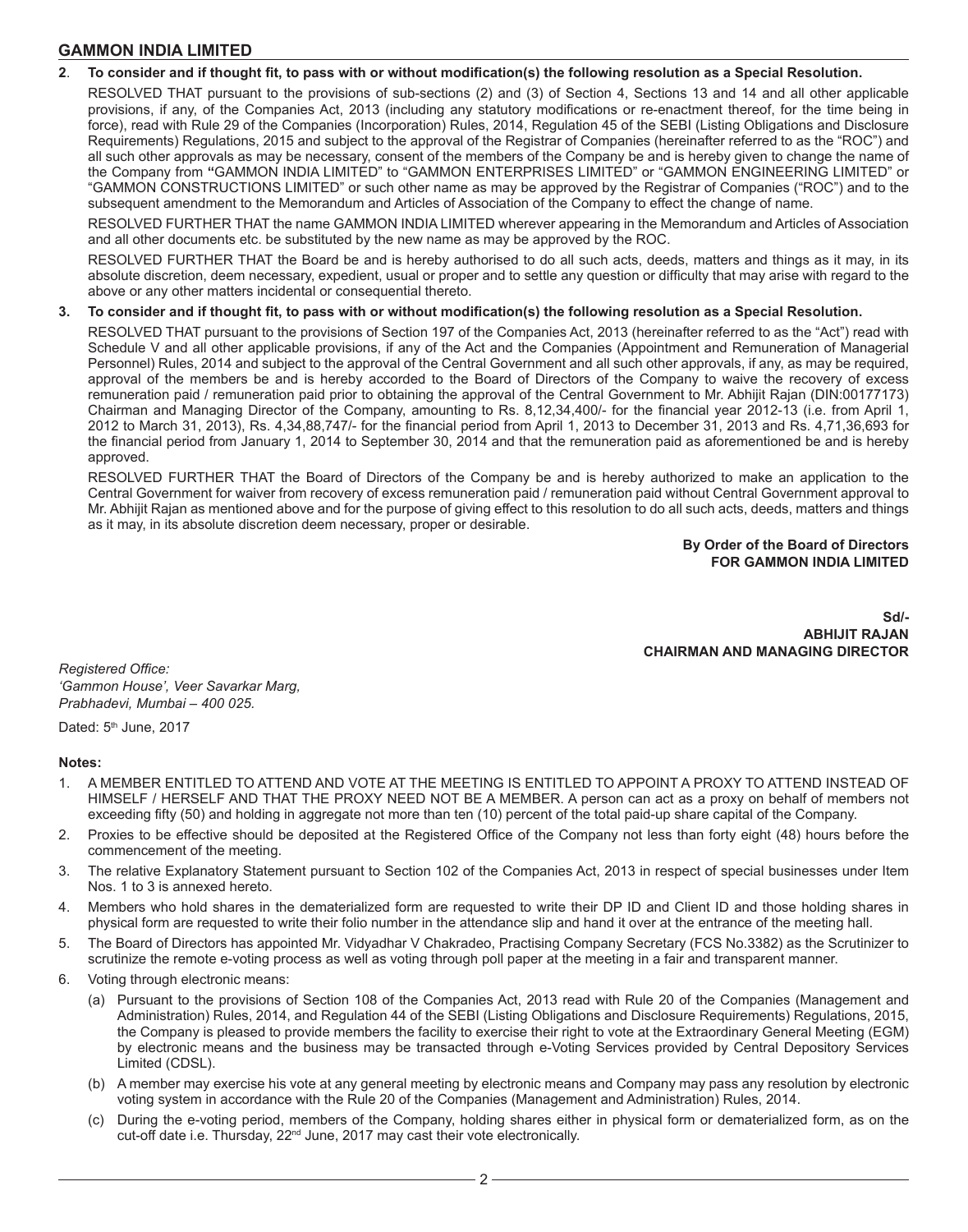- 7. Instructions regarding e-voting :-
	- (i) The voting period begins at 9.00 a.m. on Monday,  $26<sup>th</sup>$  June, 2017 and ends at 5.00 p.m. on Wednesday,  $28<sup>th</sup>$  June, 2017. During this period, shareholders of the Company, holding shares either in physical form or in dematerialized form, as on the cut-off date i.e. Thursday, 22<sup>nd</sup> June, 2017 may cast their vote electronically. The e-voting module shall be disabled by CDSL for voting thereafter.
	- (ii) The shareholders should log on to the e-voting website www.evotingindia.com.
	- (iii) Click on Shareholders.
	- (iv) Now Enter your User ID
		- a. For CDSL: 16 digits beneficiary ID.
		- b. For NSDL: 8 Character DP ID followed by 8 Digits Client ID.
		- c. Members holding shares in Physical Form should enter Folio Number registered with the Company.
	- (v) Next enter the Image Verification as displayed and Click on Login.
	- (vi) If you are holding shares in demat form and had logged on to www.evotingindia.com and voted on an earlier voting of any company, then your existing password is to be used.
	- (vii) If you are a first time user follow the steps given below:

| PAN           | For Members holding shares in Demat Form and Physical Form                                                      |
|---------------|-----------------------------------------------------------------------------------------------------------------|
|               | Enter your 10 digit alpha-numeric PAN issued by Income Tax Department                                           |
|               | (Applicable for both demat shareholders as well as physical shareholders)                                       |
|               | Members who have not updated their PAN with the Company/Depository Participant are requested to use             |
|               | the sequence number which is printed on the Postal Ballot Form.                                                 |
| Dividend Bank | Enter the Dividend Bank Details or Date of Birth (in dd/mm/yyyy format) as recorded in your demat account or in |
| Details OR    | the company records in order to login.                                                                          |
| Date of Birth | If both the details are not recorded with the depository or company please enter the member id / folio          |
| (DOB)         | number in the Dividend Bank details field as mentioned in instruction (iv).                                     |
|               |                                                                                                                 |

- (viii) After entering these details appropriately, click on "SUBMIT" tab.
- (ix) Members holding shares in physical form will then directly reach the Company selection screen. However, members holding shares in demat form will now reach 'Password Creation' menu wherein they are required to mandatorily enter their login password in the new password field. Kindly note that this password is to be also used by the demat holders for voting for resolutions of any other company on which they are eligible to vote, provided that company opts for e-voting through CDSL platform. It is strongly recommended not to share your password with any other person and take utmost care to keep your password confidential.
- (x) For Members holding shares in physical form, the details can be used only for e-voting on the resolutions contained in this Notice.
- (xi) Click on the EVSN **170605004** for GAMMON INDIA LIMITED.
- (xii) On the voting page, you will see "RESOLUTION DESCRIPTION" and against the same the option "YES/ NO" for voting. Select the option YES or NO as desired. The option YES implies that you assent to the Resolution and option NO implies that you dissent to the Resolution.
- (xiii) Click on the "RESOLUTIONS FILE LINK" if you wish to view the entire Resolution details.
- (xiv) After selecting the resolution you have decided to vote on, click on "SUBMIT". A confirmation box will be displayed. If you wish to confirm your vote, click on "OK", else to change your vote, click on "CANCEL" and accordingly modify your vote.
- (xv) Once you "CONFIRM" your vote on the resolution, you will not be allowed to modify your vote.
- (xvi) You can also take a print of the votes cast by clicking on "Click here to print" option on the Voting page.
- (xvii) If a demat account holder has forgotten the changed password then Enter the User ID and the image verification code and click on Forgot Password & enter the details as prompted by the system.
- (xviii)Shareholders can also cast their vote using CDSL's mobile app m-Voting available for android based mobiles. The m-Voting app can be downloaded from Google Play Store. Apple and Windows phone users can download the app from the App Store and the Windows Phone Store respectively. Please follow the instructions as prompted by the mobile app while voting on your mobile.
- (xix) Note for Non Individual Shareholders and Custodians:-
	- **•** Non-Individual shareholders (i.e. other than Individuals, HUF, NRI etc.) and Custodian are required to log on to www.evotingindia.com and register themselves as Corporates.
	- **•** A scanned copy of the Registration Form bearing the stamp and sign of the entity should be emailed to helpdesk.evoting@cdslindia.com.
	- **•** After receiving the login details a Compliance User should be created using the admin login and password. The Compliance User would be able to link the account(s) for which they wish to vote on.
	- **•** The list of accounts linked in the login should be mailed to helpdesk.evoting@cdslindia.com and on approval of the accounts they would be able to cast their vote.
	- **•** A scanned copy of the Board Resolution and Power of Attorney (POA) which they have issued in favour of the Custodian, if any, should be uploaded in PDF format in the system for the scrutinizer to verify the same.
- (xx) In case you have any queries or issues regarding e-voting, you may refer the Frequently Asked Questions ("FAQs") and e-voting manual available at www.evotingindia.com, under help section or write an email to helpdesk.evoting@cdslindia.com.

**In case of Members receiving Notice of the EGM by post and who wish to vote using the remote e-voting facility:**

Please follow all steps mentioned above, to cast your vote.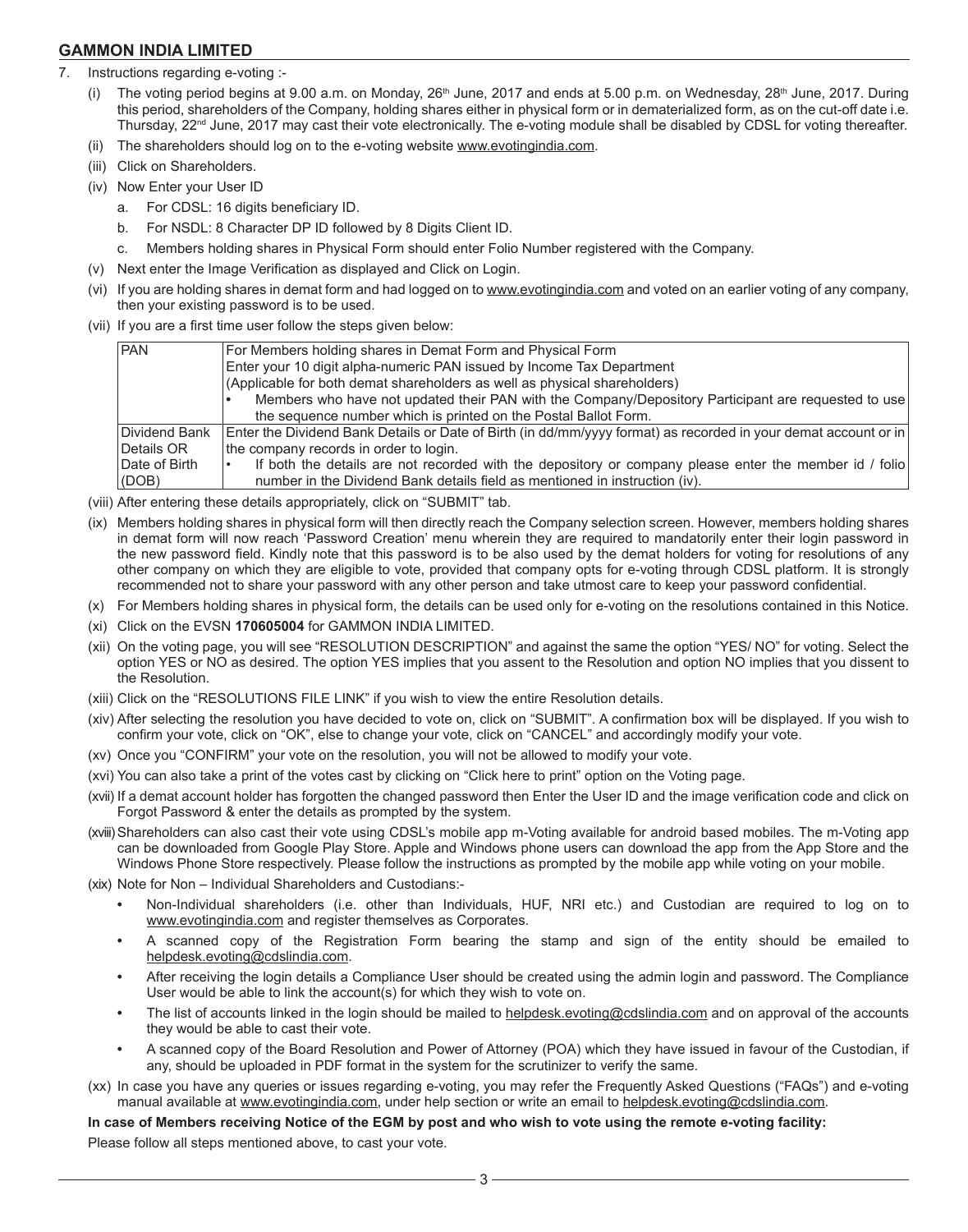- 8. Members are requested to carefully read the instructions and in case of any queries, you may refer to the e-voting for Members and User Manual for Shareholders to cast their votes available in the Help section of www.evotingindia.com.
- 9. Since the Company is required to provide facility to the members to exercise their right to vote by electronic means, shareholders of the Company, holding shares either in physical form or in dematerialized form and not casting their vote electronically, may cast their vote at the EGM.
- 10. Facility of voting through Poll paper shall be made available at the EGM. Members attending the EGM, who have not already cast their vote by remote e-voting shall be able to exercise their right to vote at the EGM.
- 11. Any person who acquires shares of the Company and becomes a Member of the Company after the dispatch of the EGM Notice and holds shares as on the cut-off date, i.e. Thursday 22<sup>nd</sup> June, 2017 may obtain the login Id and password by sending a request at evotingindia@cdsl.co.in. However, if you are already registered with CDSL for remote e-voting, then you can use your existing user ID and password for casting your vote. If you have forgotten your password, you may reset your password by using "forgot User Details/ Password" option available on www.evotingindia.com.
- 12. The Scrutinizer shall unlock the votes in the presence of at least two (2) witnesses not in the employment of the Company and make a Scrutinizer's Report of the votes cast in favour or against, if any, forthwith to the Chairman of the Company.
- 13. The Results shall be declared by the Chairman and Managing Director/Executive Director on 29<sup>th</sup> June, 2017 after the conclusion of the EGM. The Results declared along with the Scrutinizer's Report shall be placed on the Company's website i.e. www.gammonindia.com and on the website of CDSL within 24 hours and communicated to The National Stock Exchange of India Limited and BSE Limited.
- 14. Subject to the receipt of requisite number of votes, the Resolutions forming part of the EGM notice shall be deemed to be passed on the date of the EGM i.e. 29<sup>th</sup> June, 2017.
- 15. Corporate members intending to send their authorized representatives to attend the Meeting are requested to send to the Company, a certified copy of the Board Resolution authorizing the representative to attend and vote on their behalf at the Meeting.
- 16. Members can avail nomination facility as per the provisions of Section 72 of the Companies Act, 2013 for registering their nomination which has to be submitted in Form SH-13. In case of cancellation of earlier nomination and registering fresh nomination, the information has to be submitted in Form SH-14. Members holding shares in physical mode are requested to submit their nomination forms to the Registrar and Share Transfer Agents and members holding shares in demat mode may obtain the nomination forms from their depository participant.
- 17. To prevent fraudulent transactions, members are advised to exercise due diligence and notify the Company of any change in address or demise of any member as soon as possible. Members are also advised not to leave their demat account(s) dormant for long. Periodic statement of holdings should be obtained from the concerned Depository Participant and holdings should be verified.
- 18. Electronic copy of the Notice is being sent to all the members whose email ids are registered with the Company/Depository Participants(s) for communication purposes unless any member has requested for a hard copy of the same. For members who have not registered their email address, physical copies of the Notice are being sent in the permitted mode.
- 19. Members who have not registered their e-mail addresses, so far, are requested to register their email addresses, in respect of their electronic holdings with the Depository through their concerned Depository Participants. Members who hold shares in physical form are requested to register their e-mail addresses with the Company's Registrar & Transfer Agents, M/s. Link Intime India Private Limited by sending an email to gammonindiagogreen@linkintime.co.in along with details like Name, Folio No. etc.
- 20. Members are requested to send their queries, if any, at least 10 (ten) days before the EGM, so as to enable the Board to keep the information ready.
- 21. The shareholders are requested to address their correspondence to the Registrar & Share Transfer Agent viz. M/s. Link Intime India Private Limited, C-101, 1<sup>st</sup> Floor, 247 Park, Lal Bahudur Shastri Marg, Vikhroli (West), Mumbai - 400083.
- 22. Members may also note that the Notice of the EGM will be available on the Company's website viz. www.gammonindia.com.

### **ANNEXURE TO THE NOTICE**

#### **EXPLANATORY STATEMENT PURSUANT TO SECTION 102 OF THE COMPANIES ACT, 2013.**

#### **ITEM NO. 1**

Members are being informed that the Company had created securities in favour of the Existing Lenders, from time to time. However, since the Company had been facing liquidity constraints due to various reasons it approached the Original CDR Lenders for restructuring of its existing debts. The Company was thereafter referred to the Corporate Debt Restructuring Forum ("CDR"), a non-statutory voluntary mechanism set up under the aegis of the Reserve Bank of India (the "**RBI**"), for the efficient restructuring of the corporate debt of the Company. The Company and the CDR Lenders have, *inter-alia*, thereafter entered into a Master Restructuring Agreement dated September 24, 2013 ("MRA") in order to give formal effect to the Approved CDR Package.

Members are further being informed that since the Company failed to fulfill certain conditions under the MRA the Existing Lenders therefore:

- **(i)** converted a part of the outstanding Existing Loans into Equity Shares of the Company under the SDR Scheme;
- **(ii)** permitted the transfer of the Transmission and Distribution Business (T&D) along with all assets and liabilities of the Company pertaining to the Transmission and Distribution Business to Transrail Lighting Limited (TLL); and
- **(iii)** permitted the transfer of the Civil EPC Business along with all assets and liabilities of the Company pertaining to the Civil EPC Business to Gammon Engineers and Contractors Private Limited (GECPL).

Pursuant to the above the Company transferred its T&D Business vide a Business Transfer Agreement and a Scheme of Arrangement between the Company and Transrail Lighting Limited and its respective shareholders and creditors. The Company also transferred its Civil EPC Business vide a Business Transfer Agreement and a Scheme of Arrangement between the Company and Gammon Engineers and Contractors Private Limited and its respective shareholders and creditors. The Company filed the Schemes of Arrangement with the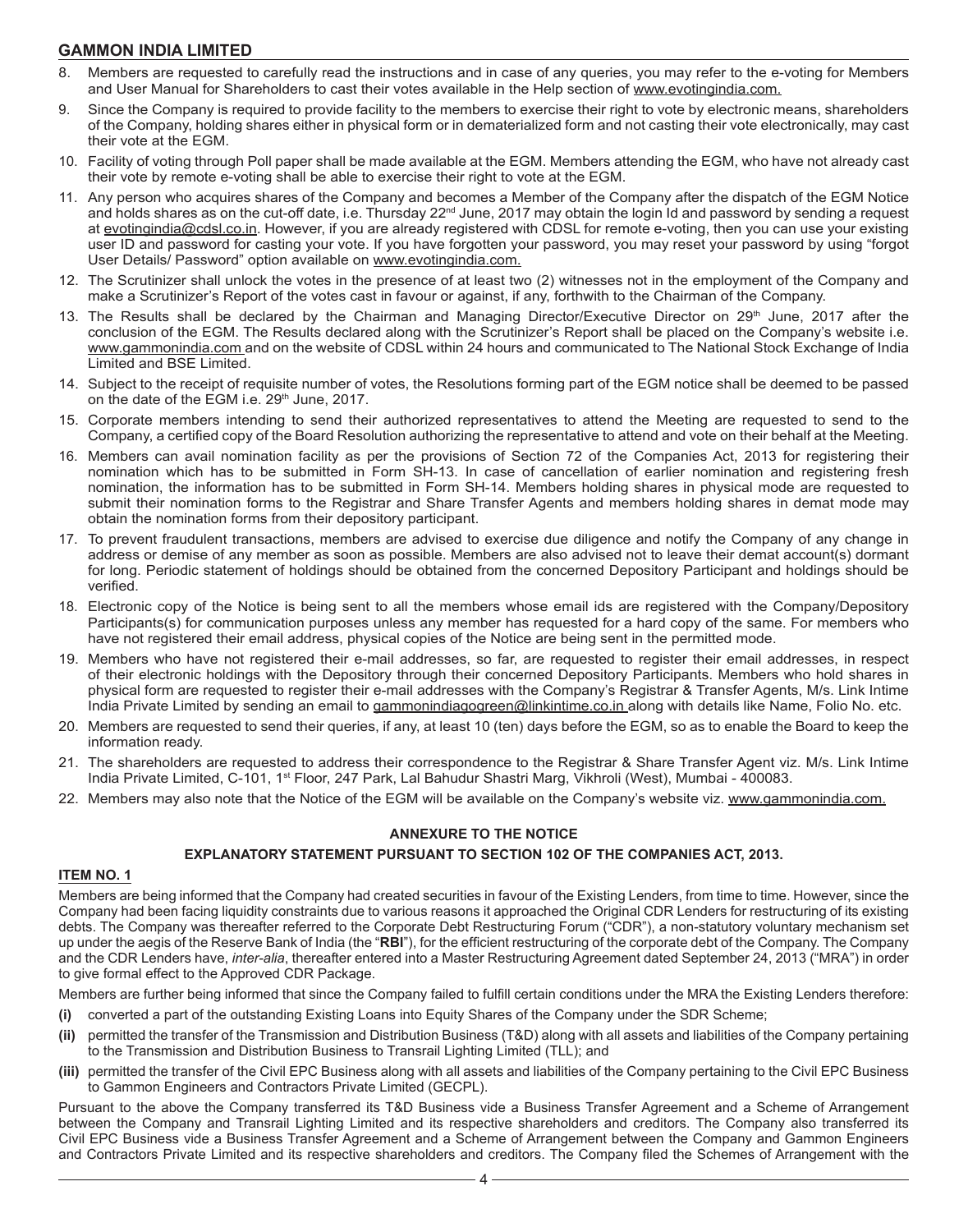Honourable High Court of Bombay (which has subsequently been transferred to National Company Law Tribunal, Mumbai), to effect the transfer and vesting of the T&D Business and the Civil EPC Business in TLL and GECPL respectively. The National Company Law Tribunal, Mumbai has thereafter:

(i) pursuant to its order dated 30<sup>th</sup> March, 2017, approved the transfer and vesting of the T&D Business by the Company to TLL and

(ii) pursuant to its order dated 22nd March, 2017, approved the transfer and vesting of the Civil EPC Business by the Company to GECPL.

Members are further informed that certain terms of the Original Master Restructuring Agreement are proposed to be amended and it is agreed to modify the Original Master Restructuring Agreement pursuant to amended and restated master restructuring agreement (the "Amended and Restated Master Restructuring Agreement").

Members are also being informed that pursuant to the Niti Aayog instructions given to all government departments, ministries and public sector undertakings ("Authorities") that in cases where arbitral awards have been announced and the same are being challenged by the Authorities, 75% (seventy five percent) of the award may be paid by the Authorities to the contractor or concessionaire against bank guarantees (BG) that may be issued, without prejudice to the final order of the courts in the matter under challenge. Your Company has been awarded certain arbitral awards against one or more of the Authorities which are currently being challenged by the Authorities and certain other arbitration proceedings with the Authorities are also expected.

Further the Joint Lenders Forum ('JLF') Meeting held on 16<sup>th</sup> February, 2017 noted the Niti Aayog instructions in residual Gammon India Limited ('GIL'). Pursuant to the above the Company had approached the Joint Lenders for a BG facility of upto Rs. 500 crores in terms of the draft BG Facility Agreement. The JLF lenders in the above mentioned meeting in-principally approved for BG allocation request of the Company.

Further the terms of the BG Facility Agreement and the Amended and Restated Master Restructuring Agreement *inter-alia*, provides for the option of converting some of the financial assistances into fully paid equity shares of the Company at any time, (the "Shares"):

- a. if the Company continues to be in default for a period of 15 (fifteen) days or more from the due date of installments of principal amounts or any interest thereon or any commission payable in terms hereof or any combination thereof, then, the Lenders shall have the right to convert (the "Conversion Right");
- b. Upon such conversion, the amount payable after the Date of Conversion as per the Agreement shall stand reduced in inverse order of maturity but shall continue to be payable on the due date(s), unless otherwise agreed to by the Lenders;
- c. The conversion right reserved as aforesaid may be exercised by the Lenders on one or more occasions during the currency of the BG Facility or the Restructured Facilities;
- d. The Lenders shall have the right to convert, the outstandings under the BG Facility or any interest/commission, either in part or full, and whether the same is due or not, into fully paid-up equity shares of the Company;

The Board of Directors, at its meeting held on 5<sup>th</sup> May, 2017, has subject to the approval of the shareholders, approved the conversion of the restructured facilities into equity shares, as aforementioned, upon the Original CDR Lenders and/or the BG Facility Lenders exercising their option to convert the same.

Pursuant to the provisions of Section 62(3) of the Companies Act, 2013 and the Public Companies (Terms of Issue of Debentures and Raising of Loans with Option to Convert such Debentures or Loans into Shares) Rules, 1977, shareholders' approval is required for conversion of the loans, as mentioned in the above resolution, into equity shares of the Company.

Your Directors commend passing of the Special Resolution at Item No. 1 of the Notice.

None of the Directors, Key Managerial Personnel of the Company or their relatives are interested or concerned in the passing of the above resolution.

### **ITEM NO. 2**

Members are hereby informed that pursuant to the Scheme of Arrangement between the Company and Gammon Engineers and Contractors Private Limited (hereinafter referred to as "GECPL") and its respective shareholders and creditors ("the Scheme"), which was approved by the National Company Law Tribunal ("NCLT"), Mumbai Bench vide its order dated 22<sup>nd</sup> March, 2017 and which came into operation from 31<sup>st</sup> March, 2017, the Company has transferred its trademark 'Gammon' to GECPL as part of the transfer of Civil EPC undertaking. Further as per the Scheme the Company has to change its name, but is permitted to use the name 'Gammon' for a period of two years. To give effect to this clause of the Scheme it is proposed to change the name of the Company subject to all necessary approvals.

Members are further informed that the Board of Directors in its meeting held on 11<sup>th</sup> April, 2017 proposed 3 names in the following order:

- 1. Gammon Enterprises Limited or
- 2. Gammon Engineering Limited or
- 3. Gammon Constructions Limited or

#### such other name as may be approved by the Registrar of Companies.

Members are informed that GECPL has also given its No Objection for use of the name and trademark 'Gammon'. The Company is in the process of obtaining name approval from the Registrar of Companies. Further, the change of name of the Company would also necessitate amendments to the Memorandum of Association and Articles of Association of the Company. The proposed change of name will not affect any of the rights of the Company or the rights of its shareholders/stakeholders. Further all existing share certificates in respect of shares held in the physical form bearing the current name of the Company will, after the change of name, continue to be valid for all purposes.

Pursuant to the provisions of subsections (2) and (3) of Section 4 and Sections 13 and 14 and other applicable provisions, if any, of the Companies Act, 2013 (including any statutory modifications or re-enactment thereof, for the time being in force), read with rule 29 of Companies (Incorporation) Rules, 2014, Regulation 45 of the SEBI (Listing Obligations and Disclosure Requirements) Regulations, 2015 and subject to the approval of the Registrar of Companies and all other approvals as may necessary approval of the members is being sought for change in the name of the Company as aforementioned and subsequent amendments to the Memorandum of Association and Articles of Association of the Company.

The Board commends passing of the Special Resolution at Item No. 2 for approval of the members.

None of the Directors, Key Managerial Personnel or their relatives are concerned or interested in the aforementioned resolution.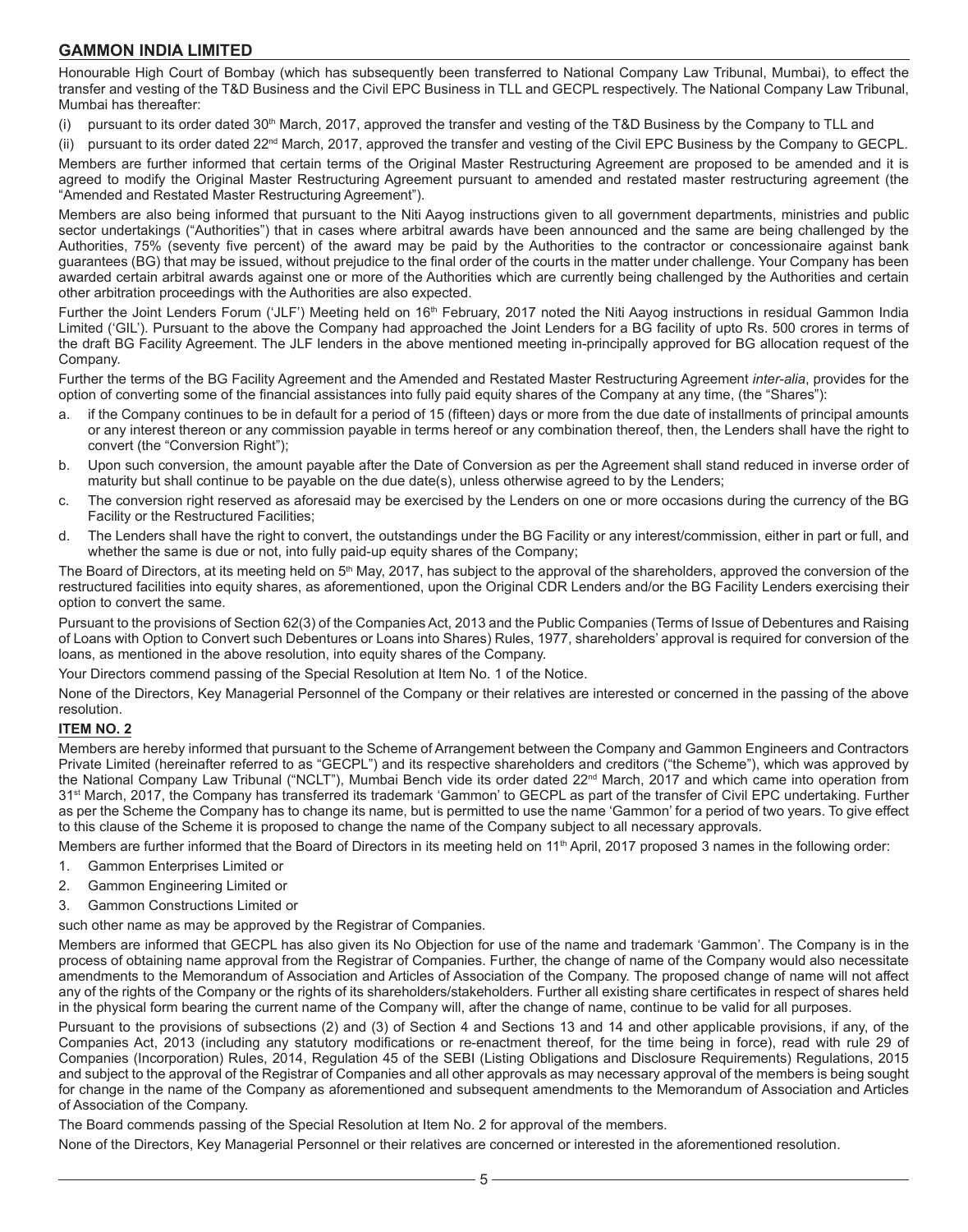#### **ITEM NO. 3**

In the 89<sup>th</sup> Annual General Meeting held on 26<sup>th</sup> September, 2011, Mr. Abhijit Rajan was appointed as the Chairman and Managing Director for a period of 5 years commencing from  $17<sup>th</sup>$  May, 2011.

The Company in its 90<sup>th</sup> Annual General Meeting held on 25<sup>th</sup> September, 2012 revised the remuneration payable to Mr. Rajan, subject to the approval of Central Government for the financial year 2012-13 & 2013-14 as under:

|  | (Amount in Rs.) |  |
|--|-----------------|--|
|--|-----------------|--|

| <b>Financial Year / Period</b> | Salary (p.a.) | Perquisites & allowances (p.a.) | Retirals (p.a.) | Total (p.a., |
|--------------------------------|---------------|---------------------------------|-----------------|--------------|
| 2012-2013                      | 68.420.400    | 90.000                          | 12.724.000      | 81.234.400   |
| 2013-2014                      | 52.230.600    | 135.000                         | 7.634.400       | 60,000,000   |

In the  $92<sup>nd</sup>$  Annual General Meeting held on  $30<sup>th</sup>$  June, 2014, Mr. Rajan's remuneration was revised to Rs. 6 crores p.a. as follows:

| (Amount in Rs.) |  |
|-----------------|--|
|                 |  |

| <b>Financial Year / Period</b> | Salary (p.a.) | Perquisites & allowances (p.a.) | Retirals (p.a.) | Total (p.a.) |
|--------------------------------|---------------|---------------------------------|-----------------|--------------|
| 01.01.2014-31.03.2015*         | 62.788.245    | 2.665.000                       | 9.543.000       | 74.996.245   |
| 2015-2016                      | 50.230.600    | 2.135.000                       | 7.634.400       | 60,000,000   |
| 01.04.2016-16.05.2016*         | 6.346.339     | 269.744                         | 964.561         | 7.580.644    |

\*Remuneration on a pro-rata basis within the limit of Rs. 6 crores p.a.

The Company had made applications to the Ministry of Corporate Affairs for payment of remuneration as aforementioned. After almost two years the ministry rejected the applications on the grounds that the Company had not submitted a "No Objection letter" from the lenders. The Company obtained the NOC from the lenders for payment of remuneration on 20<sup>th</sup> May, 2015 and once again resubmitted the applications to the Ministry for payment of remuneration as approved by the shareholders as mentioned above. The Ministry once again rejected the applications and vide their letters dated 24<sup>th</sup> November, 2016 and 28<sup>th</sup> March, 2017 directed the Company to recover the amounts paid. The Company made several representations to the Ministry.

Members are informed that out of the remuneration as approved by the shareholders and lenders, the actual remuneration paid to Mr. Rajan is Rs. 8,12,34,400/- for the financial year 2012-13 (i.e. from April 1, 2012 to March 31, 2013), Rs. 4,34,88,747/- for the financial period from April 1, 2013 to December 31, 2013 and Rs. 4,71,36,693 for the financial period from January 1, 2014 to September 30, 2014. Members may also note that no remuneration has been paid to Mr. Rajan from 1<sup>st</sup> October, 2014 till date.

The financial year 2011-12 onward has been a difficult period for the construction industry and for the Company. With fewer projects to bid for the order booking was sluggish. Government inaction, delay in awarding projects, delays in clearances by various government agencies, bureaucratic apathy, inflationary pressures resulting in an all-round increase in costs especially of major construction materials resulted in squeeze on liquidity, higher interest costs leading to delays in projects, and delays in timely recoveries from clients and all these had a dampening effect on the overall performance and consequently on the Net Profits of the Company. The impact led to pressures on the working capital and resulted in higher debt. The Company's financial performance was affected due to the overall slowdown in the infrastructure industry and the Company started facing a severe liquidity crisis. The Company had no option but to go for Corporate Debt Restructuring in June, 2013. As a precondition to the CDR Package implementation, Mr. Rajan alongwith his promoter group contributed a total amount of Rs. 100 crores out of which Mr. Rajan personally contributed a sum of Rs. 83 crores. In addition he has also given his personal guarantee to the CDR Lenders. All this was undertaken by Mr. Rajan as his commitment to improve the Company's financial position and to protect the interests of all stakeholders.

Members are further informed that pursuant to the invocation of SDR in the Company, Mr. Rajan's stake in the Company has been reduced from 35% to 11.52%. However he continues to manage the affairs of the Company during such critical times and devotes all his time and efforts in managing the Company's affairs. Mr. Rajan has been working without any remuneration over two years. The rejection of remuneration to him will be highly unjust and unfair, while the lenders had given their No Objection to the payment of remuneration which was earlier approved by the shareholders.

On the recommendation of the Nomination and Remuneration Committee, the Board in its meeting held on  $5<sup>th</sup>$  May, 2017 has subject to members approval and approval of the Central Government, pursuant to the provisions of Section 197 of the Companies Act, 2013 proposed to seek waiver from recovery of excess remuneration paid to Mr. Rajan as set out in the resolution at Item No. 3. The said resolution being a related party transaction,(though not material as per SEBI {Listing Obligations and Disclosure Requirements} Regulations, 2015) has also been approved by the Audit Committee in its meeting held on 5<sup>th</sup> May, 2017.

Except for Mr. Rajan to whom the resolution relates to and his relatives, none of the other Directors or Key Managerial Personnel of the Company or their respective relatives, are in any way concerned or interested in the aforementioned special resolution set out at Item no. 3 above.

The Board commends passing of the special resolution at Item No. 3 for approval by the members.

**By Order of the Board of Directors FOR GAMMON INDIA LIMITED**

**Sd/- ABHIJIT RAJAN CHAIRMAN AND MANAGING DIRECTOR**

*Registered Office: 'Gammon House', Veer Savarkar Marg, Prabhadevi, Mumbai – 400 025.*

Dated: 5<sup>th</sup> June, 2017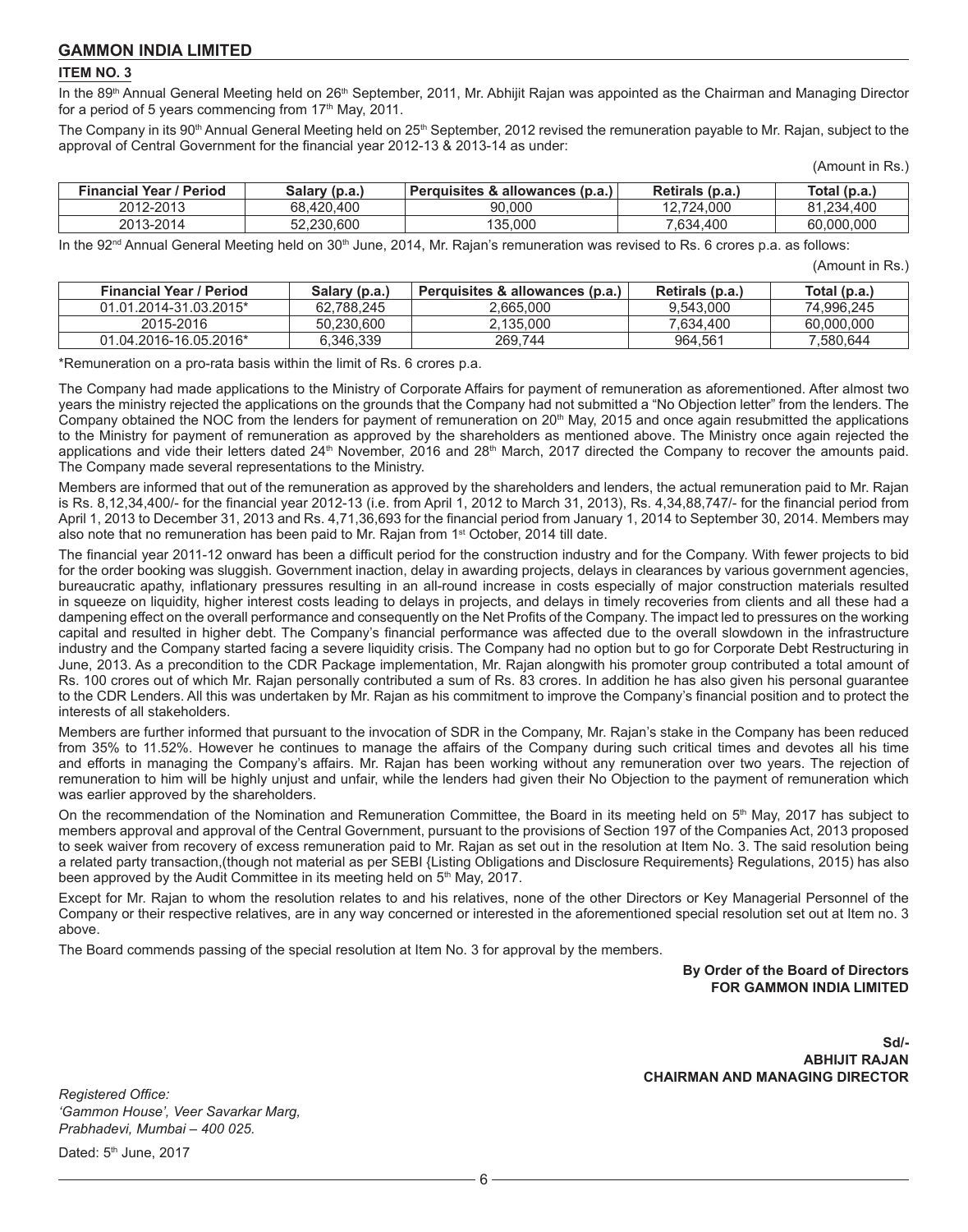|                                  |                                                                                                        | Form No. MGT-11                                                                                                                            |                                                                                                                                                                                                                                                                                                                  |                                       |
|----------------------------------|--------------------------------------------------------------------------------------------------------|--------------------------------------------------------------------------------------------------------------------------------------------|------------------------------------------------------------------------------------------------------------------------------------------------------------------------------------------------------------------------------------------------------------------------------------------------------------------|---------------------------------------|
|                                  |                                                                                                        | <b>PROXY FORM</b><br><b>GAMMON INDIA LIMITED</b>                                                                                           | [Pursuant to section 105(6) of the Companies Act, 2013 and rule 19(3) of the Companies (Management and Administration) Rules, 2014]                                                                                                                                                                              |                                       |
|                                  |                                                                                                        | CIN: L74999MH1922PLC000997<br>Website: www.gammonindia.com Email: investors@gammonindia.com<br>Tel: +91 22 6115 3000 Fax: +91 22 2430 0221 | Registered Office: 'Gammon House', Veer Savarkar Marg, Prabhadevi, Mumbai -400 025.                                                                                                                                                                                                                              |                                       |
|                                  |                                                                                                        |                                                                                                                                            |                                                                                                                                                                                                                                                                                                                  |                                       |
|                                  |                                                                                                        |                                                                                                                                            |                                                                                                                                                                                                                                                                                                                  |                                       |
|                                  |                                                                                                        |                                                                                                                                            |                                                                                                                                                                                                                                                                                                                  |                                       |
|                                  |                                                                                                        |                                                                                                                                            |                                                                                                                                                                                                                                                                                                                  |                                       |
|                                  | I/ We, being the member(s) of _____________ shares of Gammon India Limited ("Company"), hereby appoint |                                                                                                                                            |                                                                                                                                                                                                                                                                                                                  |                                       |
| $1_{\cdot}$                      |                                                                                                        |                                                                                                                                            |                                                                                                                                                                                                                                                                                                                  |                                       |
|                                  |                                                                                                        |                                                                                                                                            |                                                                                                                                                                                                                                                                                                                  |                                       |
|                                  |                                                                                                        |                                                                                                                                            |                                                                                                                                                                                                                                                                                                                  |                                       |
| 2.                               |                                                                                                        |                                                                                                                                            |                                                                                                                                                                                                                                                                                                                  |                                       |
|                                  |                                                                                                        |                                                                                                                                            |                                                                                                                                                                                                                                                                                                                  |                                       |
|                                  |                                                                                                        |                                                                                                                                            |                                                                                                                                                                                                                                                                                                                  |                                       |
| 3.                               |                                                                                                        |                                                                                                                                            |                                                                                                                                                                                                                                                                                                                  |                                       |
|                                  |                                                                                                        |                                                                                                                                            |                                                                                                                                                                                                                                                                                                                  |                                       |
|                                  |                                                                                                        |                                                                                                                                            | E-mail ld : state of the state of the state of the Signature: Signature: Signature of the Signature of the Signature of the Signature of the Signature of the Signature of the Signature of the Signature of the Signature of                                                                                    |                                       |
|                                  | adjournment thereof in respect of such resolutions as are indicated below:                             |                                                                                                                                            | as my/ our proxy to attend and vote (on a poll) for me/ us and on my/ our behalf at the Extraordinary General Meeting of the Company, to be held on<br>Thursday, 29 <sup>th</sup> day of June, 2017, at 3.00 P.M. at Textiles Committee, P. Balu Road, Prabhadevi Chowk, Prabhadevi, Mumbai - 400 025 and at any |                                       |
| <b>Resolution No.</b>            | <b>Resolutions</b>                                                                                     |                                                                                                                                            |                                                                                                                                                                                                                                                                                                                  |                                       |
| 1<br>2                           | providing lenders with an option to convert loans into equity shares of the Company                    |                                                                                                                                            | Special Resolution pursuant to Section 62(3) of the Companies Act, 2013 approving inter-alia the terms in the Facility Agreements,<br>Special Resolution for changing the name of the Company and consequent amendments to the Memorandum and Articles of                                                        |                                       |
|                                  | Association of the Company.                                                                            |                                                                                                                                            |                                                                                                                                                                                                                                                                                                                  |                                       |
| 3                                | period 1 <sup>st</sup> April, 2012 to 30 <sup>th</sup> September, 2014.                                |                                                                                                                                            | Special Resolution pursuant to Section 197 of the Companies Act, 2013 seeking waiver from recovery of excess remuneration<br>paid/ remuneration paid without Central Government approval to Mr. Abhijit Rajan, Chairman and Managing Director for the                                                            |                                       |
|                                  |                                                                                                        |                                                                                                                                            |                                                                                                                                                                                                                                                                                                                  | Affix<br>Revenue                      |
|                                  | Signed this ______ day of June, 2017                                                                   | <b>Signature of Shareholder</b>                                                                                                            | <b>Signature of Proxy holder(s)</b>                                                                                                                                                                                                                                                                              | Stamp                                 |
|                                  | than 48 hours before the commencement of the Meeting.                                                  |                                                                                                                                            | Note: This form of proxy in order to be effective should be duly completed and deposited at the Registered Office of the Company, not less                                                                                                                                                                       |                                       |
|                                  |                                                                                                        |                                                                                                                                            |                                                                                                                                                                                                                                                                                                                  |                                       |
|                                  |                                                                                                        | <b>GAMMON INDIA LIMITED</b>                                                                                                                |                                                                                                                                                                                                                                                                                                                  |                                       |
|                                  |                                                                                                        | CIN: L74999MH1922PLC000997                                                                                                                 | Regd. Office: Gammon House, Veer Savarkar Marg, Prabhadevi, Mumbai - 400 025.                                                                                                                                                                                                                                    |                                       |
|                                  |                                                                                                        | <b>ATTENDANCE SLIP</b>                                                                                                                     |                                                                                                                                                                                                                                                                                                                  |                                       |
|                                  |                                                                                                        | (To be filled in and handed over at the entrance of the meeting hall)                                                                      |                                                                                                                                                                                                                                                                                                                  |                                       |
|                                  | Chowk, Prabhadevi, Mumbai - 400 025 on Thursday, 29 <sup>th</sup> day of June, 2017, at 3.00 P.M.      |                                                                                                                                            | I hereby record my presence at the Extraordinary General Meeting of the Company to be held at Textiles Committee, P. Balu Road, Prabhadevi                                                                                                                                                                       |                                       |
| (in Block Letters)               | Full Name of the *Shareholder/Proxy                                                                    |                                                                                                                                            |                                                                                                                                                                                                                                                                                                                  |                                       |
| Folio No. or Client / DP ID No.: |                                                                                                        |                                                                                                                                            | the control of the control of the control of the control of the control of the control of the control of the control of the control of the control of the control of the control of the control of the control of the control                                                                                    |                                       |
| No. of Shares held:              |                                                                                                        |                                                                                                                                            |                                                                                                                                                                                                                                                                                                                  |                                       |
|                                  |                                                                                                        |                                                                                                                                            |                                                                                                                                                                                                                                                                                                                  |                                       |
|                                  |                                                                                                        |                                                                                                                                            |                                                                                                                                                                                                                                                                                                                  | <b>Signature of Shareholder/Proxy</b> |
|                                  | *Strike out whichever is not applicable                                                                |                                                                                                                                            |                                                                                                                                                                                                                                                                                                                  |                                       |
|                                  | the Company or their Proxies will be allowed to attend the Meeting.                                    |                                                                                                                                            | NOTE: Members who have multiple folios/demat accounts with different joint holders may use copies of this attendance slip. Only Shareholders of                                                                                                                                                                  |                                       |
|                                  |                                                                                                        |                                                                                                                                            |                                                                                                                                                                                                                                                                                                                  |                                       |
|                                  |                                                                                                        |                                                                                                                                            |                                                                                                                                                                                                                                                                                                                  |                                       |